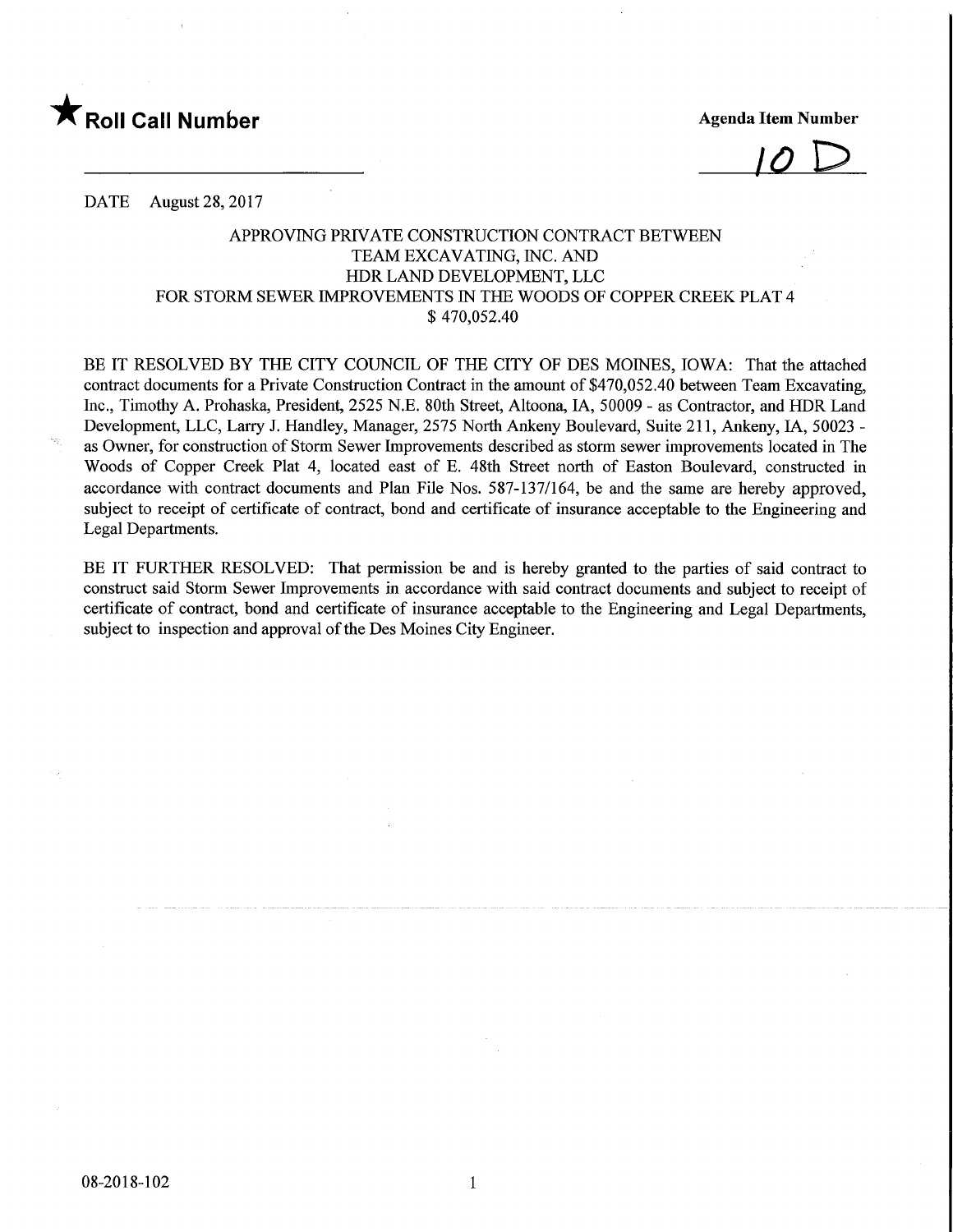## **The Solid Call Number Agenda Item Number** Agenda Item Number



DATE August 28, 2017

Activity ID: 08-2018-102

Moved by to adopt.

FORM APPROVED:

Ullen

Kathleen Vandelpool Deputy City Attorney

Funding Source: All project costs are to be paid by the Owner(s), HDR Land Development, LLC

| <b>COUNCIL ACTION</b> | <b>YEAS</b>     | <b>NAYS</b> | <b>PASS</b> | <b>ABSENT</b> | I, Diane Rauh, City Clerk of said City Council, hereby                                                                                                                        |  |  |
|-----------------------|-----------------|-------------|-------------|---------------|-------------------------------------------------------------------------------------------------------------------------------------------------------------------------------|--|--|
| <b>COWNIE</b>         |                 |             |             |               | certify that at a meeting of the City Council, held on the                                                                                                                    |  |  |
| <b>COLEMAN</b>        |                 |             |             |               | above date, among other proceedings the above was<br>adopted.<br>IN WITNESS WHEREOF, I have hereunto set my hand<br>and affixed my seal the day and year first above written. |  |  |
| <b>GATTO</b>          |                 |             |             |               |                                                                                                                                                                               |  |  |
| <b>GRAY</b>           |                 |             |             |               |                                                                                                                                                                               |  |  |
| <b>HENSLEY</b>        |                 |             |             |               |                                                                                                                                                                               |  |  |
| <b>MOORE</b>          |                 |             |             |               |                                                                                                                                                                               |  |  |
| <b>WESTERGAARD</b>    |                 |             |             |               |                                                                                                                                                                               |  |  |
| <b>TOTAL</b>          |                 |             |             |               |                                                                                                                                                                               |  |  |
| <b>MOTION CARRIED</b> | <b>APPROVED</b> |             |             |               |                                                                                                                                                                               |  |  |
|                       |                 |             |             |               |                                                                                                                                                                               |  |  |
|                       |                 |             |             |               |                                                                                                                                                                               |  |  |
|                       |                 |             |             |               |                                                                                                                                                                               |  |  |
|                       |                 |             |             | Mayor         |                                                                                                                                                                               |  |  |
|                       |                 |             |             |               | City Clerk                                                                                                                                                                    |  |  |